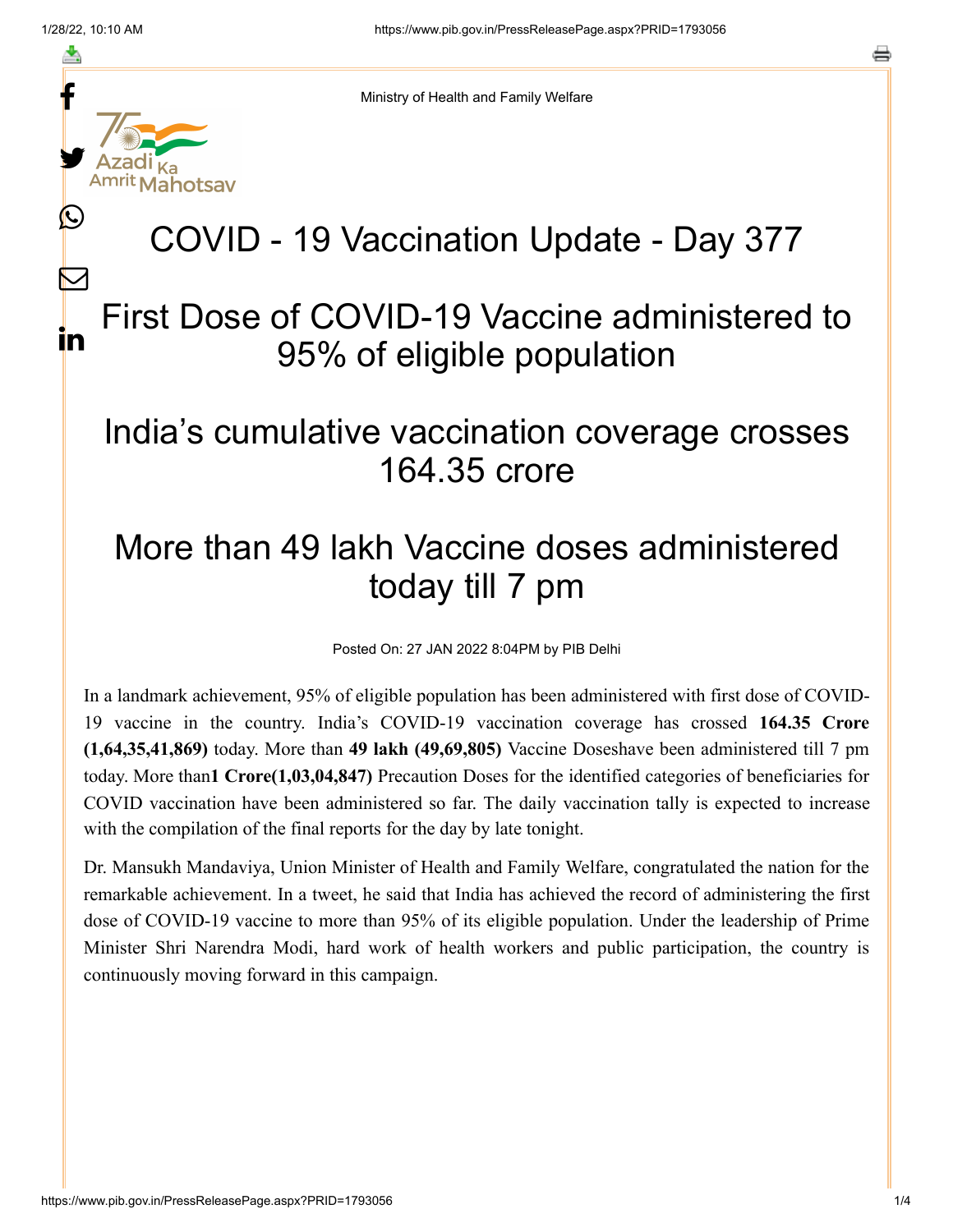f

y.

 $\circledcirc$ 

<u>in</u>

1/28/22, 10:10 AM https://www.pib.gov.in/PressReleasePage.aspx?PRID=1793056



The cumulative coverage of vaccine doses, segregated based on population priority groups, is as follows:

| <b>Cumulative Vaccine Dose Coverage</b> |                        |           |  |  |
|-----------------------------------------|------------------------|-----------|--|--|
| <b>HCWs</b>                             | $1st$ Dose             | 10394063  |  |  |
|                                         | $2nd$ Dose             | 9842881   |  |  |
|                                         | <b>Precaution Dose</b> | 3071213   |  |  |
| <b>FLWs</b>                             | $1st$ Dose             | 18393093  |  |  |
|                                         | $2nd$ Dose             | 17184573  |  |  |
|                                         | <b>Precaution Dose</b> | 3262274   |  |  |
| Age Group 15-18 years                   | $1st$ Dose             | 44281254  |  |  |
| Age Group 18-44 years                   | $1st$ Dose             | 537788323 |  |  |
|                                         | $2nd$ Dose             | 396868742 |  |  |
| Age Group 45-59 years                   | $1st$ Dose             | 199704035 |  |  |
|                                         | $2nd$ Dose             | 168949765 |  |  |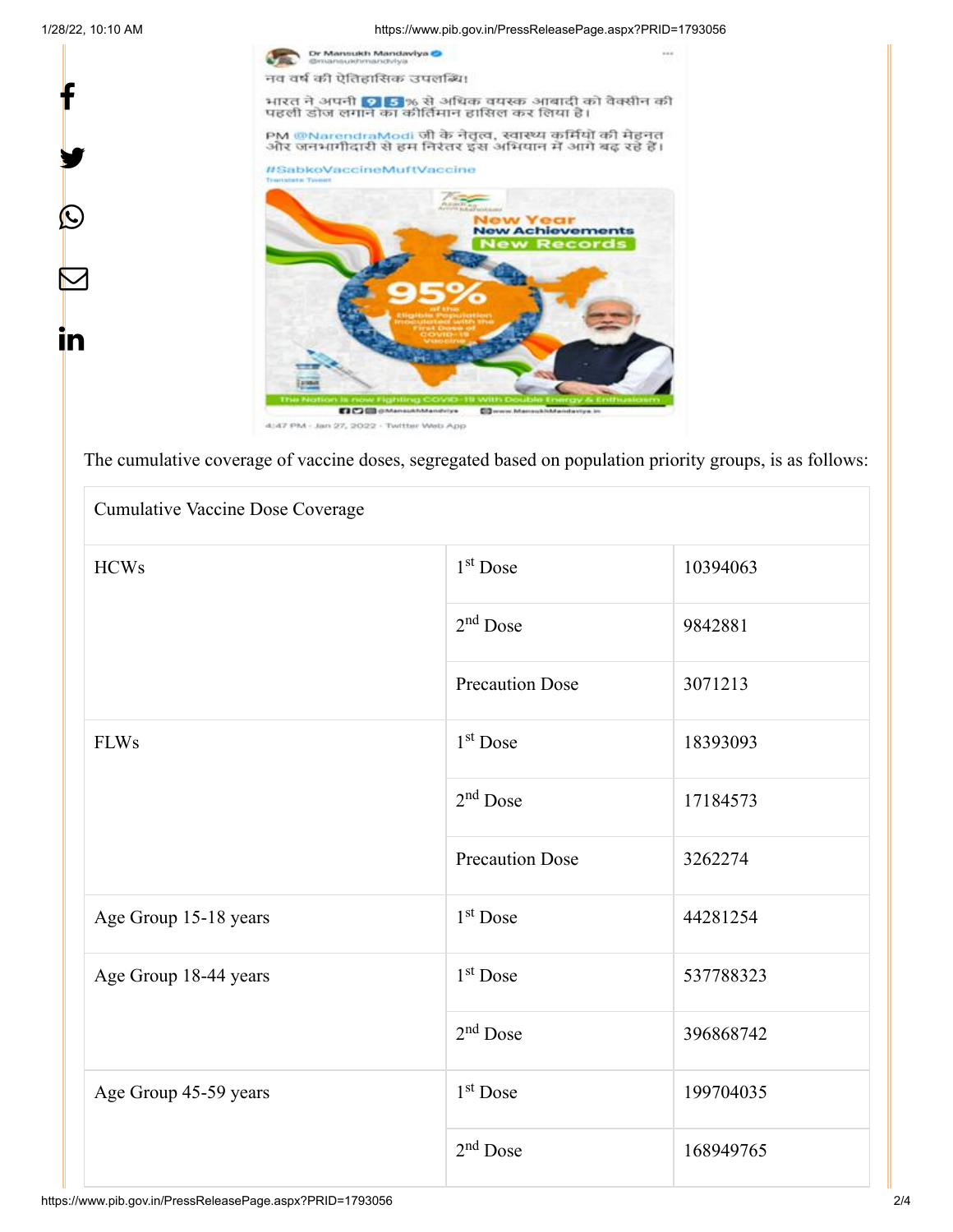| f                     | Over 60 years                                | $1st$ Dose             | 124468773  |
|-----------------------|----------------------------------------------|------------------------|------------|
|                       |                                              | $2nd$ Dose             | 105361520  |
| $\bigcirc$            |                                              | <b>Precaution Dose</b> | 3971360    |
| $\boldsymbol{\nabla}$ | Cumulative 1 <sup>st</sup> dose administered |                        | 935029541  |
| in                    | Cumulative $2nd$ dose administered           |                        | 698207481  |
|                       | <b>Precaution Dose</b>                       |                        | 10304847   |
|                       | Total                                        |                        | 1643541869 |

Today's achievement in the vaccination exercise, segregated by population priority groups, is as follows:

| Date: $27th$ January, 2022 (377 <sup>th</sup> Day) |                        |         |  |  |
|----------------------------------------------------|------------------------|---------|--|--|
| <b>HCWs</b>                                        | 1 <sup>st</sup> Dose   | 230     |  |  |
|                                                    | $2nd$ Dose             | 5266    |  |  |
|                                                    | <b>Precaution Dose</b> | 81600   |  |  |
| <b>FLWs</b>                                        | $1st$ Dose             | 486     |  |  |
|                                                    | $2nd$ Dose             | 10194   |  |  |
|                                                    | <b>Precaution Dose</b> | 156167  |  |  |
| Age Group 15-18 years                              | 1 <sup>st</sup> Dose   | 543227  |  |  |
| Age Group 18-44 years                              | 1 <sup>st</sup> Dose   | 743166  |  |  |
|                                                    | $2nd$ Dose             | 1989997 |  |  |